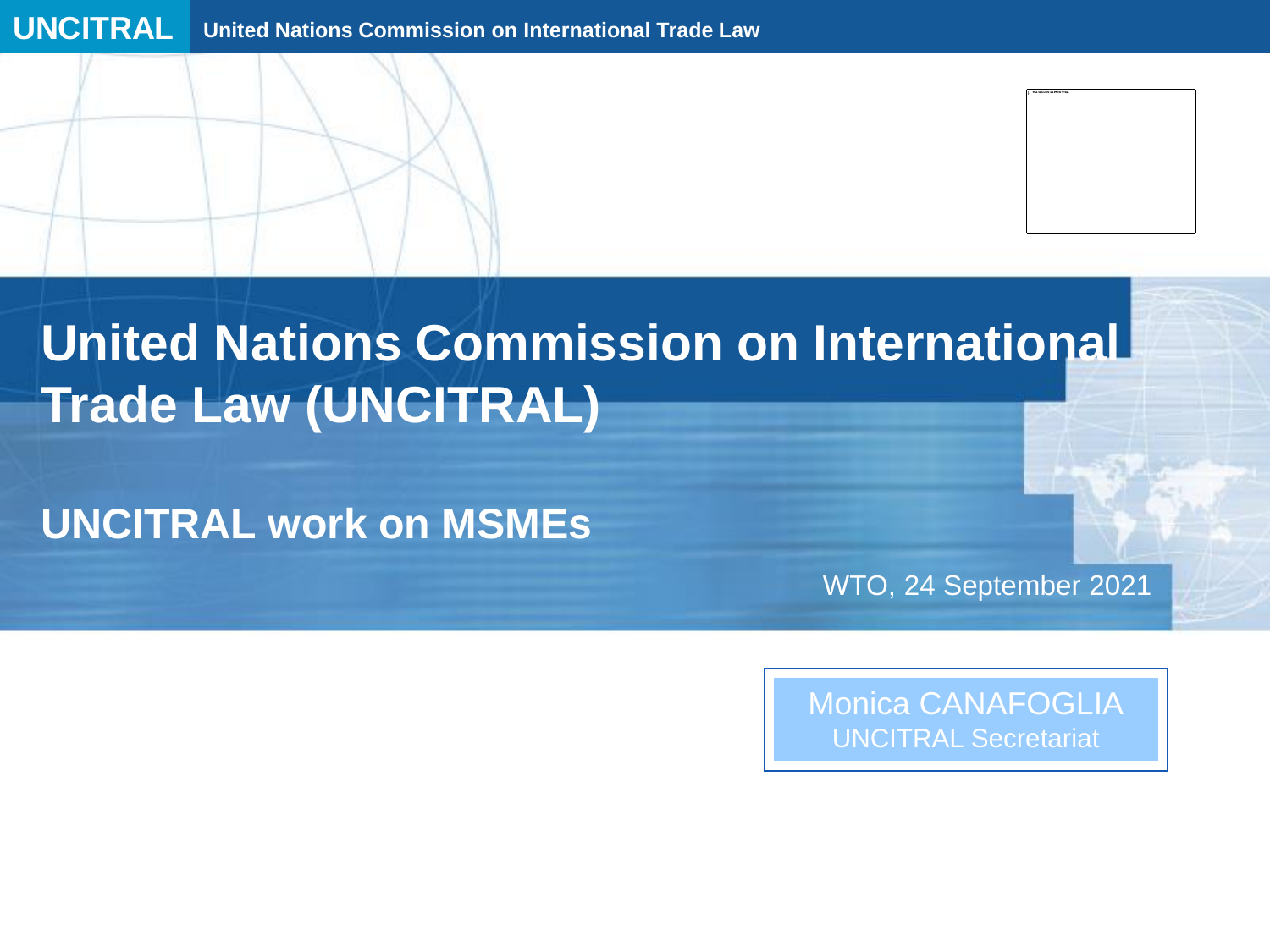# **Why supporting MSMEs?**

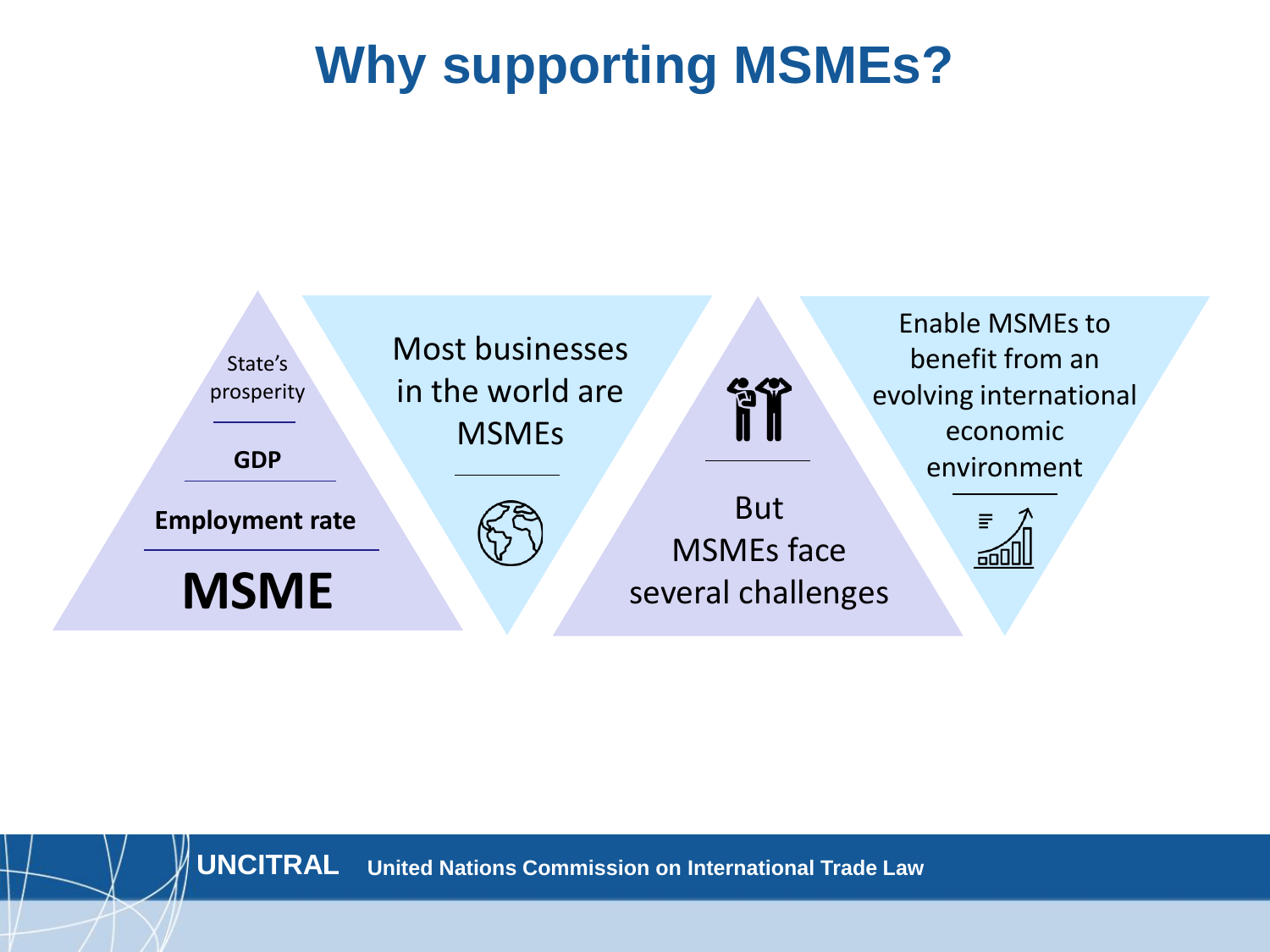## **UNCITRAL texts for MSMEs' life cycle**

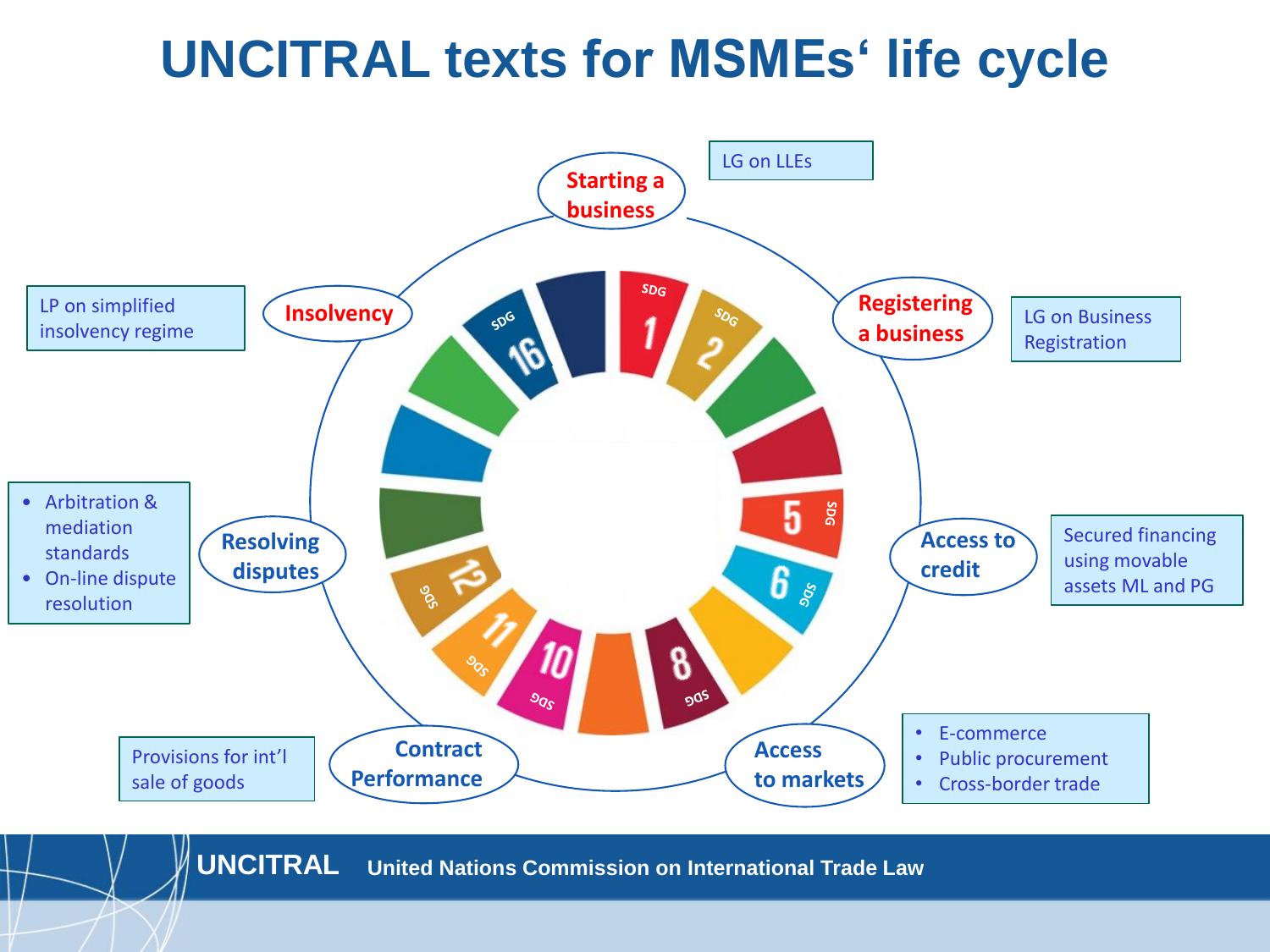# **Mandate of Working Group I**

**2015 – 2017 The Working Group agrees to focus on simplification of incorporation and business registration Deliberations on business registration and simplified incorporation (interim name UNLLO) Mandate to Working Group I to work on reducing legal obstacles throughout the lifecycle of MSMEs starting with simplification of incorporation 2014 Mar 2017 – Mar 2018 2013 Break on work on UNLLO – Focus on the draft legislative guide on business registration Active participation from member States, observer States, NGOs and IGOs**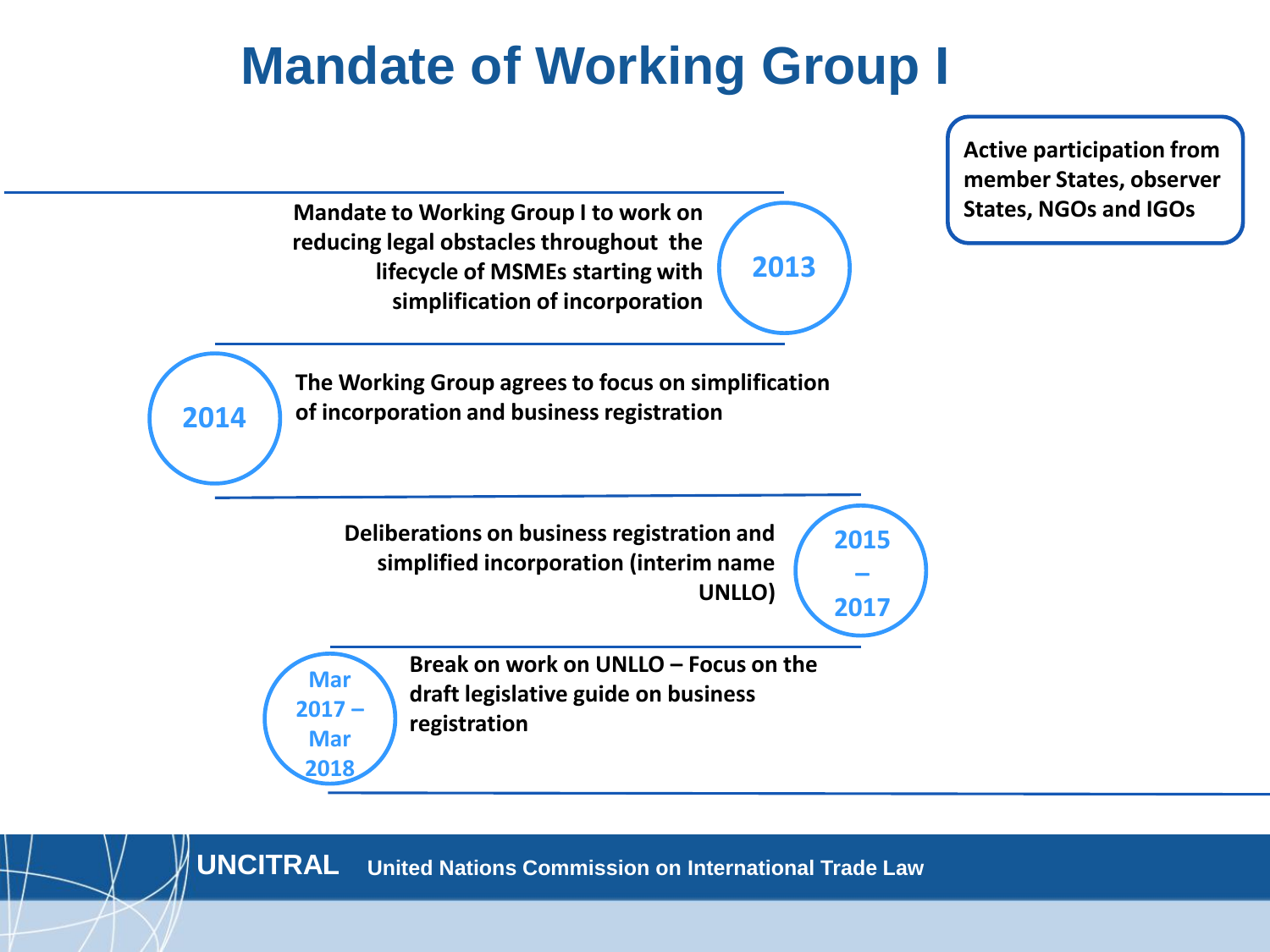# **Mandate of Working Group I** *(ctd.)*

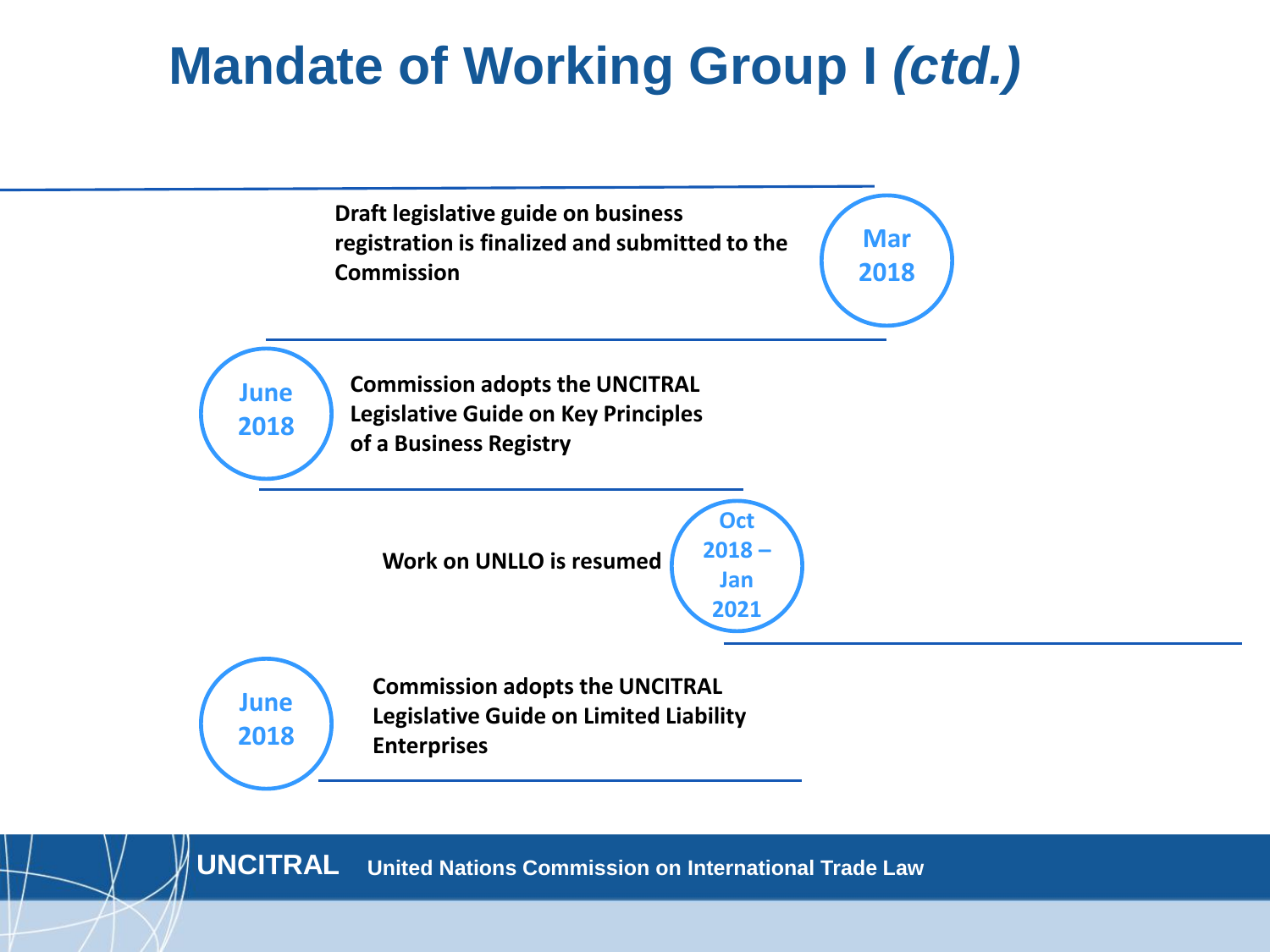# **Legislative Guide on Key Principles of a Business Registry**

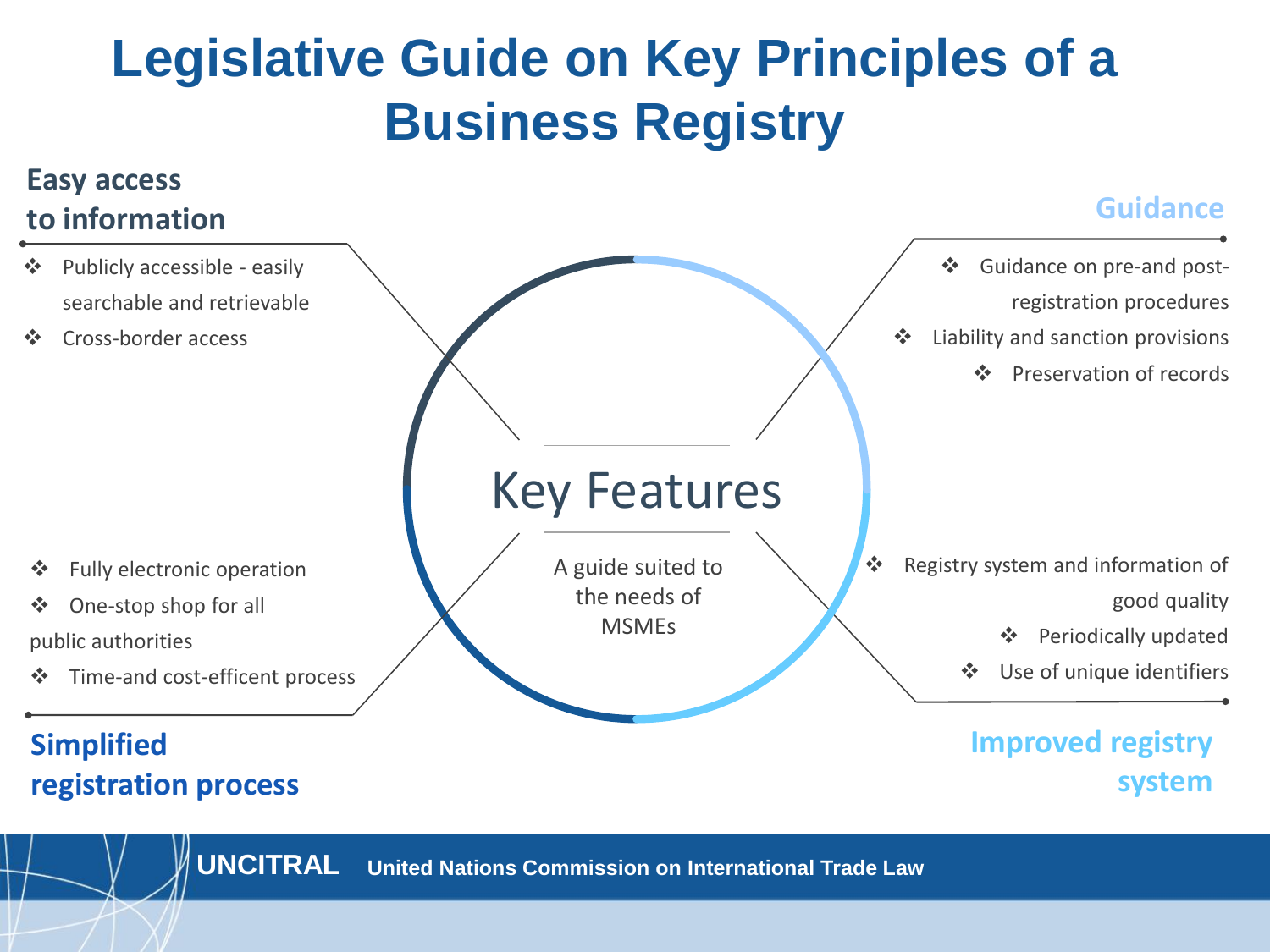## **Legislative Guide on Limited Liability Enterprises**

**first"**

**"Think small first"**



Create **flexible business form**  that can be tailored to the needs of micro and small businesses

Provide an **economically inclusive** legal form supported by a **stand-alone legislation**

**Move away** from traditional, hierarchical and formal governance models

**Benefits for:** start-ups, MSMEs outside the formal economy, MSMEs looking to enter the formal economy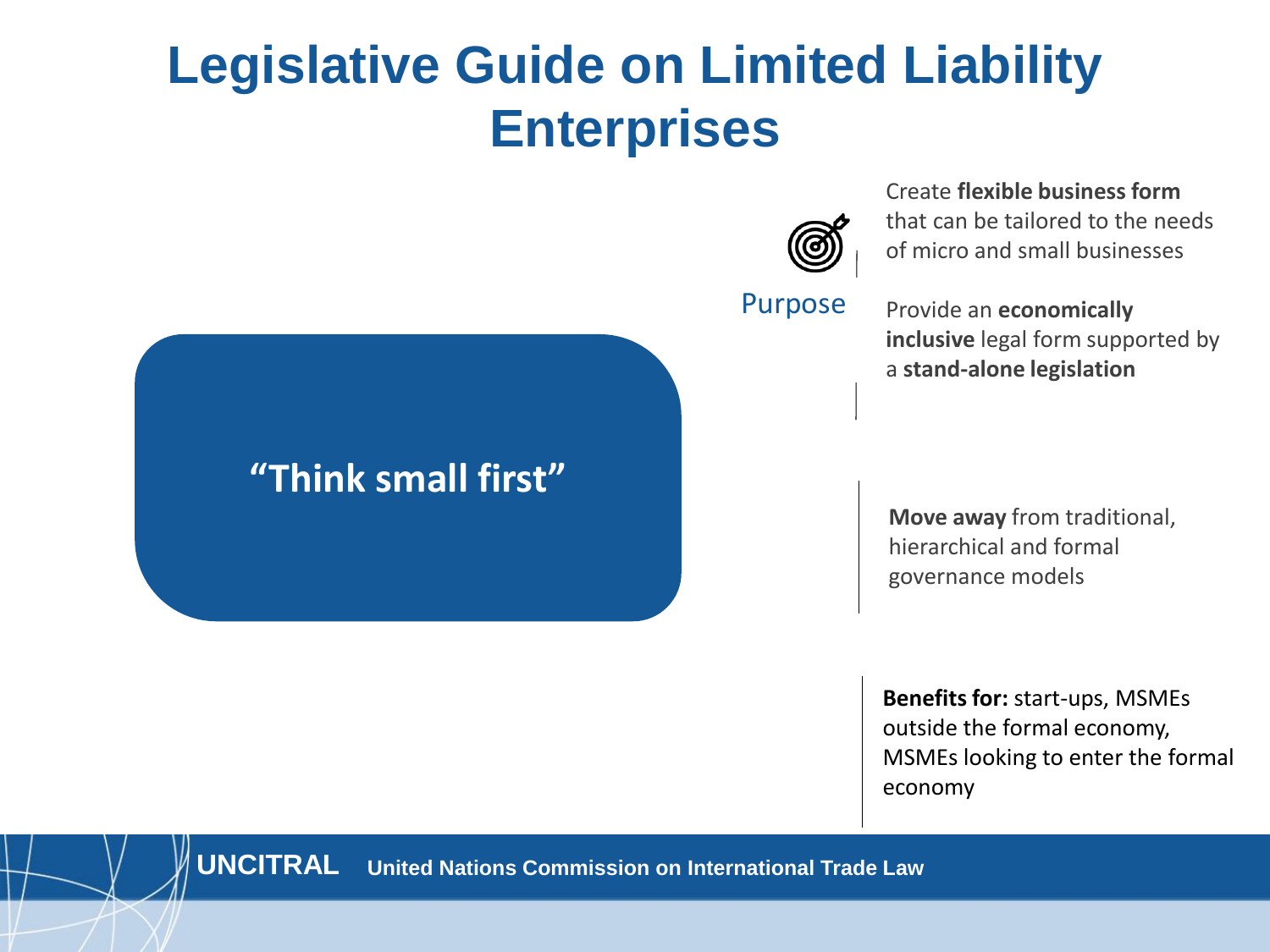# **Outline of the Legislative Guide**



## **General Provisions**

- ❖ **Any** lawful commercial/business activity
- ❖ **Legal personality** of the LLE
- ❖ **Limited liability** for LLE members
- ❖ Formation upon registration (and **minimum information** required)
- ❖ **No minimum capital** at formation
- ❖ Members' **equal rights**
- ❖ **Freedom of contract**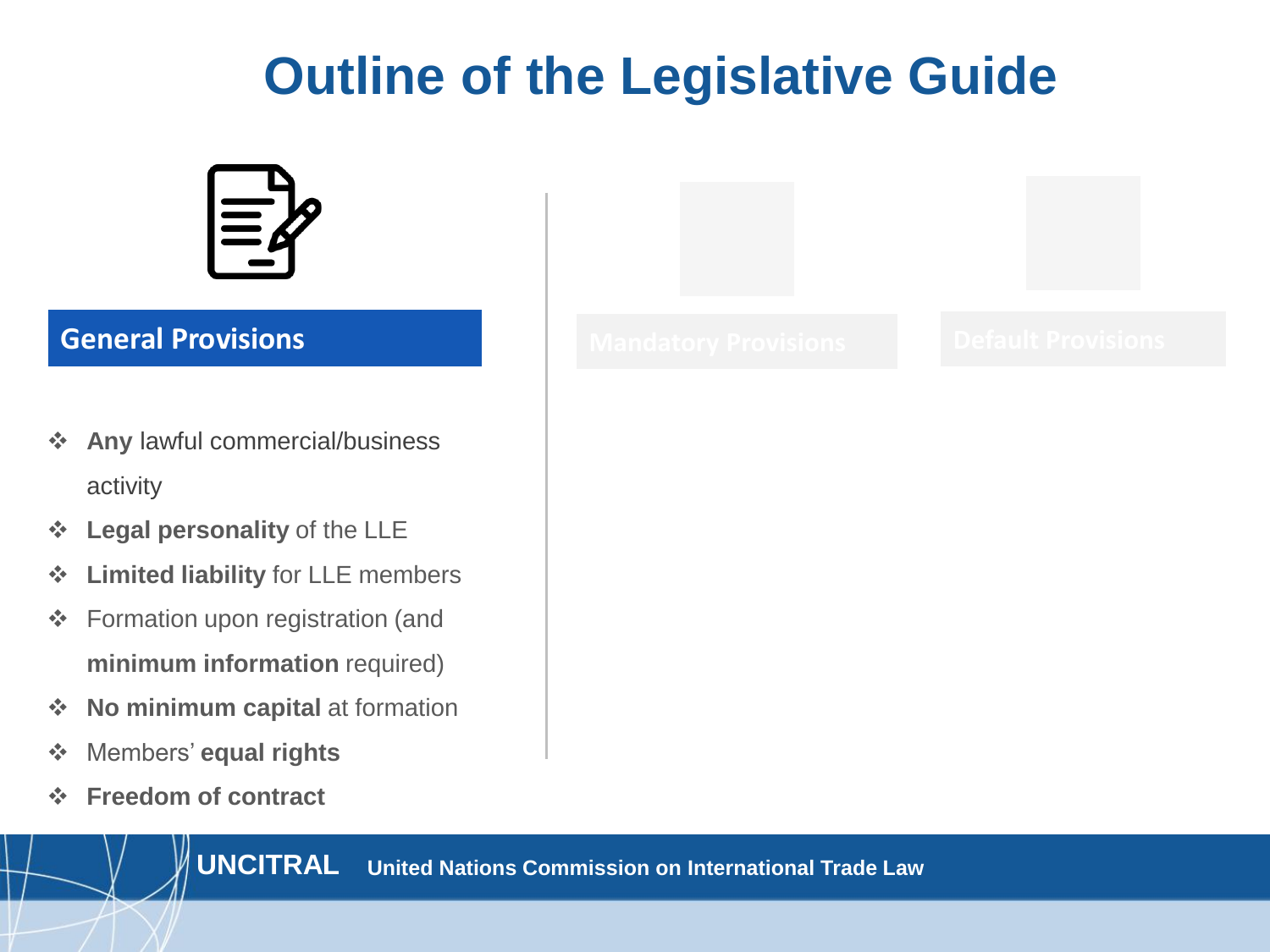# **Outline of the Legislative Guide** *(ctd.)*

- ❖ **Legal personality** of the UNLLO
- ❖ **Limited liability** for UNLLO members
- ❖ Formation upon registration (and **minimum information** required)
- ❖ **No minimal capital** required at formation
- ❖ Members' **equal rights**
- ❖ **Freedom of contract**



## **Mandatory Provisions**

- ❖ Standards to ensure transparency and protect third parties
- ❖ For instance: managers' duty of care & loyalty, prohibition of improper distributions…

- ❖ Protection against circumstances or events that may not be foreseeable
- ❖ Fill gaps in the organization rules
- ❖ Provisions on:
	- management, transfer…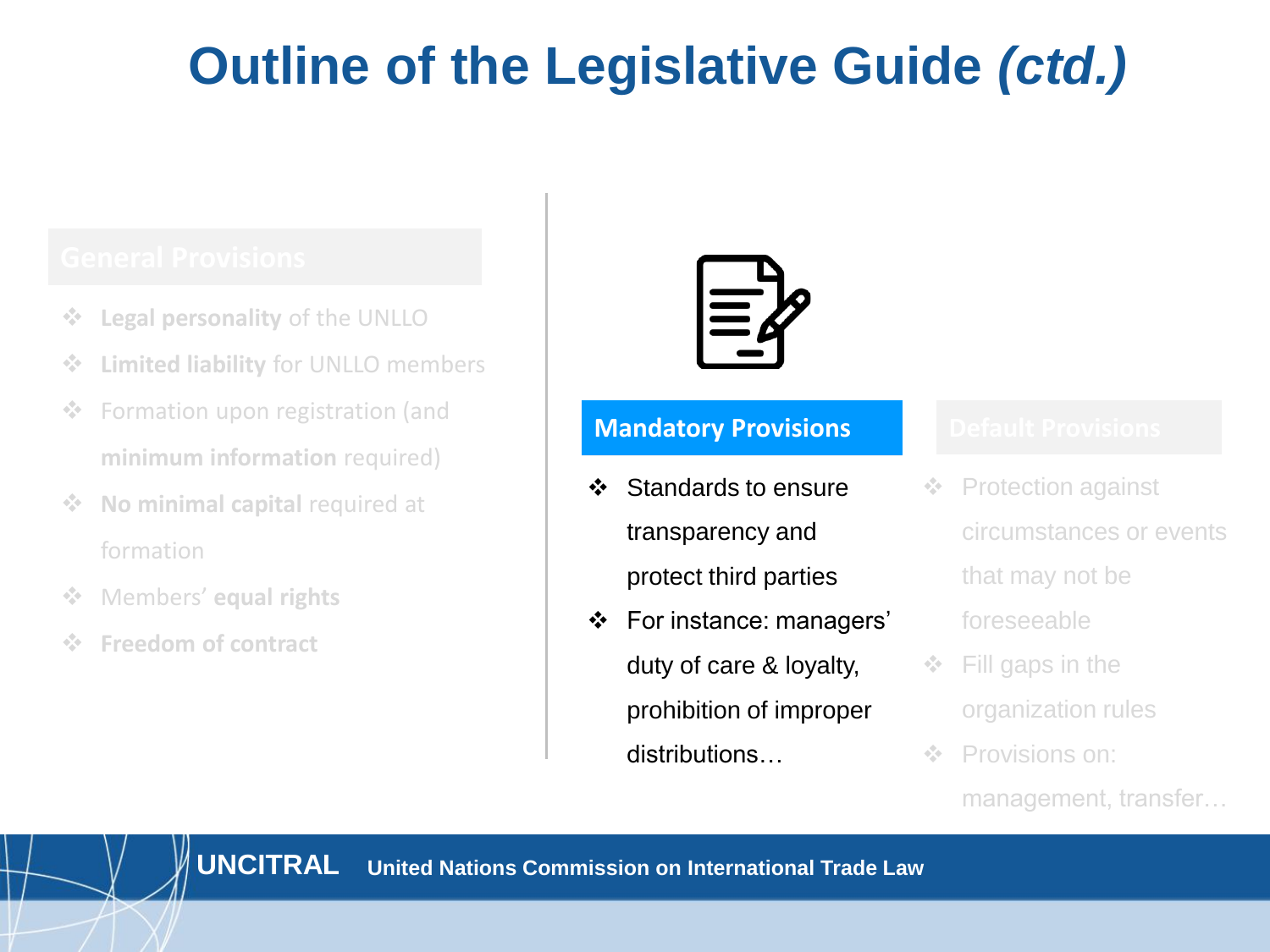# **Outline of the Legislative Guide** *(ctd.)*

## **General Provisions Default Provisions**

- **Legal personality of the UNLLO**
- ❖ **Limited liability** for UNLLO members
- ❖ Formation upon registration (and **minimum information** required)
- ❖ **No minimal capital** required at formation
- ❖ Members' **equal rights**
- **Freedom of contract**

- ❖ Standards to ensure transparency and protect third parties
- ❖ Provisions on managers' duty of care & loyalty, prohibition of improper distribution…



- ❖ Protection against circumstances or events that may not be foreseeable
- ❖ Fill gaps in the organization rules
- ❖ For instance: management, transfer of rights…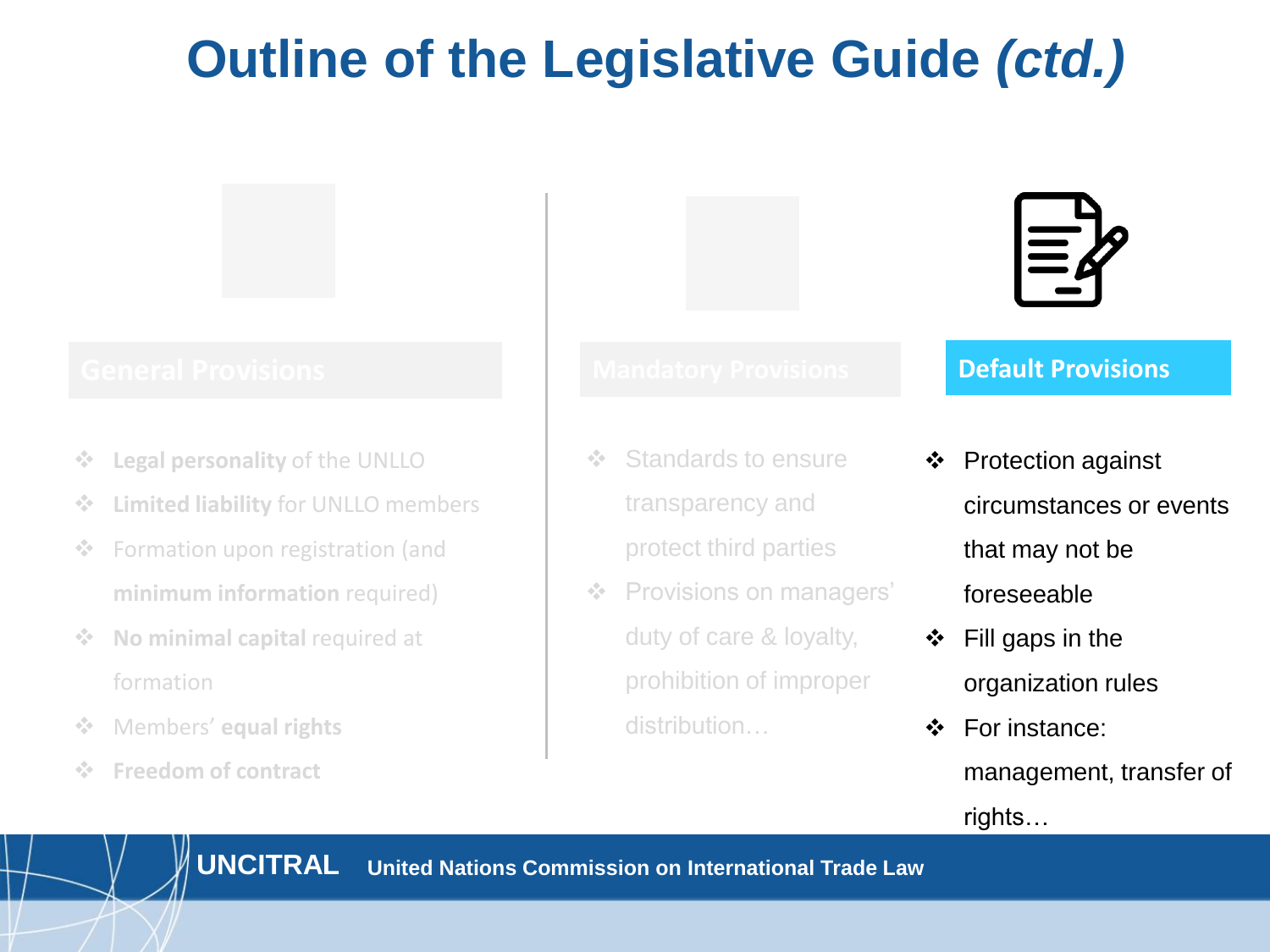# **36th session Working Group I (4-8/10/2021)**

The Commission agreed to …[request] the Secretariat to start preparing draft materials on access to credit for micro, small and medium-sized enterprises, drawing, as appropriate, on the relevant recommendations and guidance contained in the UNCITRAL Model Law on Secured Transactions… [A/74/17, para. 192 (a)]



- Introduction:
	- $\triangleright$  Sets the context of MSMEs A2C and presents the challenges by stage of development.
- Core part:
	- ➢ Discusses key legislative and policy/operational measures to facilitate A2C (e.g. secured lending, personal guarantees, credit guarantee schemes…)
- $\triangleright$  Final part:
	- ➢ Emphasizes the importance of building the capacity of MSMEs and financers to improve A2C.